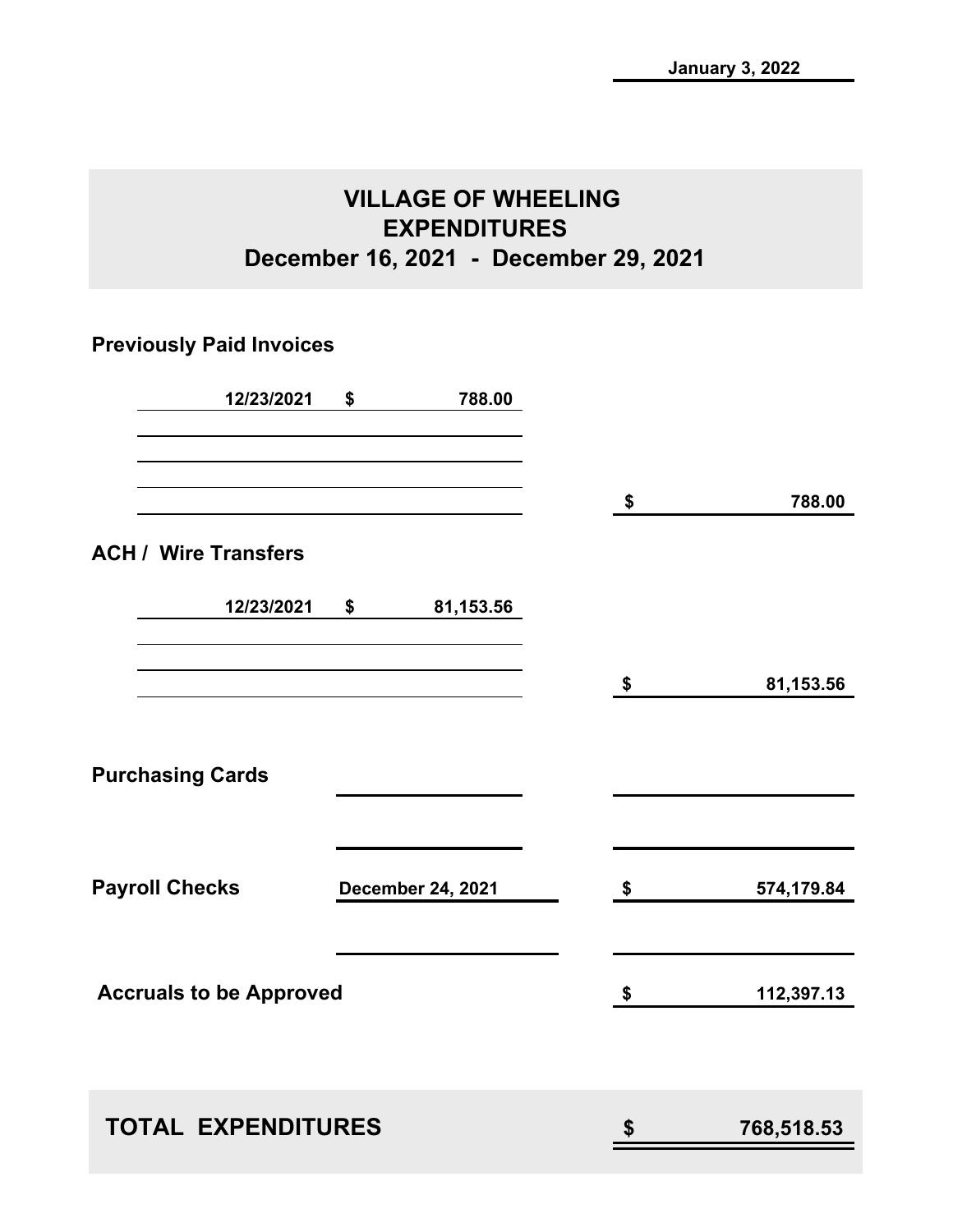| SUNGARD PENTAMATION<br>DATE: 12/23/2021<br>TIME: 08:36:10<br>SELECTION CRITERIA: ALL                     |                     |         | VILLAGE OF WHEELING | CASH REQUIREMENTS - CHECK FORMAT - DUE DATE: 12/24/2021 |               | PAGE NUMBER:<br>ACCTPA51<br>ACCOUNTING PERIOD: 12/21 |
|----------------------------------------------------------------------------------------------------------|---------------------|---------|---------------------|---------------------------------------------------------|---------------|------------------------------------------------------|
| PAYMENT TYPE: CHECKS ONLY                                                                                |                     |         |                     |                                                         |               |                                                      |
| VENDOR                                                                                                   | <b>ORGANIZATION</b> | ACCOUNT | PURCHASE OR INVOICE |                                                         | AMOUNT        | DESCRIPTION                                          |
| 16<br>NCPERS-IL IMRF                                                                                     | 50                  | 2110    |                     |                                                         | 592.00        | DED:052 NCPERS LIF                                   |
| TOTAL CHECK                                                                                              |                     |         |                     |                                                         | 592.00        |                                                      |
| 12406<br>CARYN OLCZYK                                                                                    | 01                  | 4790    | 21001780            | 164 W WAYNE                                             | 196.00        | KNOX BOX REFUND                                      |
| TOTAL CHECK                                                                                              |                     |         |                     |                                                         | 196.00        |                                                      |
| TOTAL CASHABLE CHECKS<br>TOTAL EFT VOUCHERS                                                              |                     |         |                     |                                                         | 788.00<br>.00 |                                                      |
| TOTAL REPORT<br>TOTAL NUMBER OF CHECKS TO BE ISSUED - 2<br>TOTAL NUMBER OF EFT VOUCHERS TO BE ISSUED - 0 |                     |         |                     |                                                         | 788.00        |                                                      |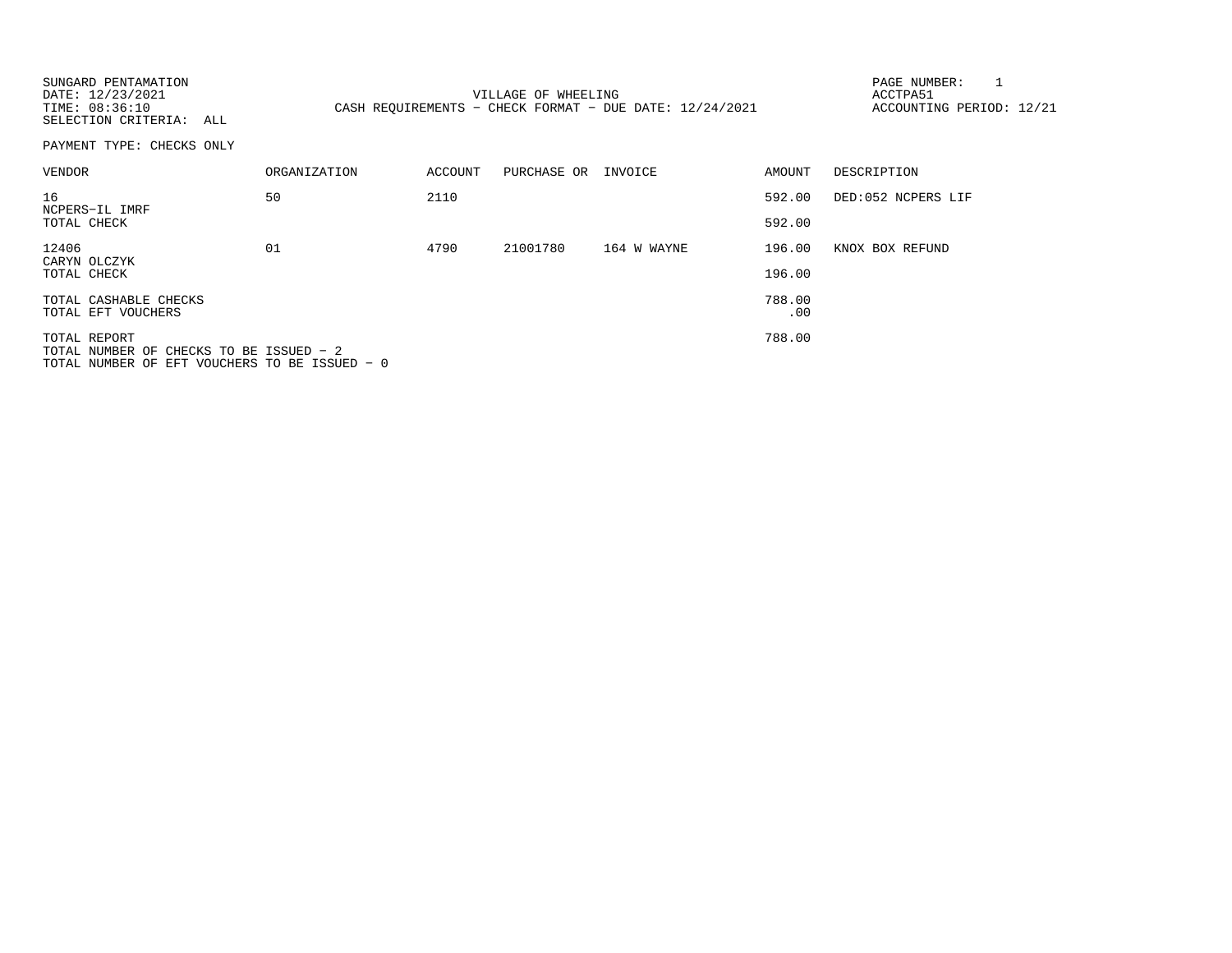SUNGARD PENTAMATION SUNGARD PENTAMATION SUNG PAGE NUMBER: 1 SUNGARD PENTAMATION SUNG PAGE NUMBER: 1 SUNG PAGE NUMBER: 1 SUNG PAGE NUMBER: 1 SUNG PAGE NUMBER: 1 SUNG PAGE NUMBER: 1 SUNG PAGE NUMBER: 1 SUNG PAGE NUMBER: 1 SU DATE: 12/23/2021 VILLAGE OF WHEELING ACCTPA51CASH REQUIREMENTS - CHECK FORMAT - DUE DATE: 12/24/2021

ACCOUNTING PERIOD: 12/21

PAYMENT TYPE: EFT ONLY

| VENDOR                                        | ORGANIZATION | <b>ACCOUNT</b> | PURCHASE OR INVOICE  |                  | AMOUNT                           | DESCRIPTION                                  |
|-----------------------------------------------|--------------|----------------|----------------------|------------------|----------------------------------|----------------------------------------------|
| 8768<br>AFSCME COUNCIL 31                     | 50           | 2124           |                      |                  | 775.60                           | DED:094 AFSCME DUE                           |
| TOTAL VOUCHER                                 |              |                |                      |                  | 775.60                           |                                              |
| 6076<br>MICHAEL BIESCHKE                      | 2100         | 5105           | 21001741             |                  | 204.52                           | MCAT HOMICIDE DINNER                         |
| TOTAL VOUCHER                                 |              |                |                      |                  | 204.52                           |                                              |
| 10024<br>ILEEN BRYER<br>TOTAL VOUCHER         | 2200         | 5105           | 21001705             |                  | 8.96<br>8.96                     | MILEAGE REIMBURSEMENT                        |
|                                               |              |                |                      |                  |                                  |                                              |
| 9577<br>CIVICPLUS<br>TOTAL VOUCHER            | 01<br>1750   | 1501<br>5207   | 21001760<br>21001760 | 217334<br>217334 | 6,033.04<br>1,235.68<br>7,268.72 | WEBSITE HOST JAN-OCT<br>WEBSITE HOST NOV-DEC |
| 11418<br>BROCK COTE<br>TOTAL VOUCHER          | 1420<br>1430 | 5106<br>5106   | 21001750<br>21001750 |                  | 112.00<br>111.99<br>223.99       | WORK BOOTS<br>WORK BOOTS                     |
| 12860                                         | 2100         | 5106           | 21001754             |                  | 275.81                           | UNIFORM REIMBURSEMENT                        |
| YASMINE DELGADO<br>TOTAL VOUCHER              |              |                |                      |                  | 275.81                           |                                              |
| 12609<br>RANDELL FRANCEK                      | 1220         | 5105           | 21001763             |                  | 30.00                            | CDL RENEWAL                                  |
| TOTAL VOUCHER                                 |              |                |                      |                  | 30.00                            |                                              |
| 6804<br>IPPFA BENEFITS                        | 50           | 2116           |                      |                  | 566.13                           | DED:035 VEMA/M MUT                           |
| TOTAL VOUCHER                                 |              |                |                      |                  | 566.13                           |                                              |
| 11118<br>MARK JOHNSTON JR<br>TOTAL VOUCHER    | 1420<br>1430 | 5106<br>5106   | 21001749<br>21001749 |                  | 111.99<br>112.00<br>223.99       | WORK BOOTS<br>WORK BOOTS                     |
| 2326                                          | 1220         | 5319           | 21001769             |                  | 150.00                           | WORK BOOTS                                   |
| SEAN LINDSAY<br>TOTAL VOUCHER                 |              |                |                      |                  | 150.00                           |                                              |
| 8579                                          | 2100         | 5106           | 21001740             |                  | 185.88                           | UNIFORM REIMBURSEMENT                        |
| KRISTINA MALDONADO<br>TOTAL VOUCHER           |              |                |                      |                  | 185.88                           |                                              |
| 11198                                         | 50           | 2108           |                      |                  | 1,440.00                         | DED:096A MAP DUES                            |
| METROPOLITAN ALLIANCE OF POL<br>TOTAL VOUCHER |              |                |                      |                  | 1,440.00                         |                                              |
| 9866                                          | 2110         | 5106           | 21001743             |                  | 118.32                           | UNIFORM REIMBURSEMENT                        |
| NADINE MOGAN<br>TOTAL VOUCHER                 |              |                |                      |                  | 118.32                           |                                              |
| 12494                                         | 50           | 2138           |                      |                  | 680.76                           | DED:192 MISC DEDUC                           |
| SALLY MULFORD<br>TOTAL VOUCHER                |              |                |                      |                  | 680.76                           |                                              |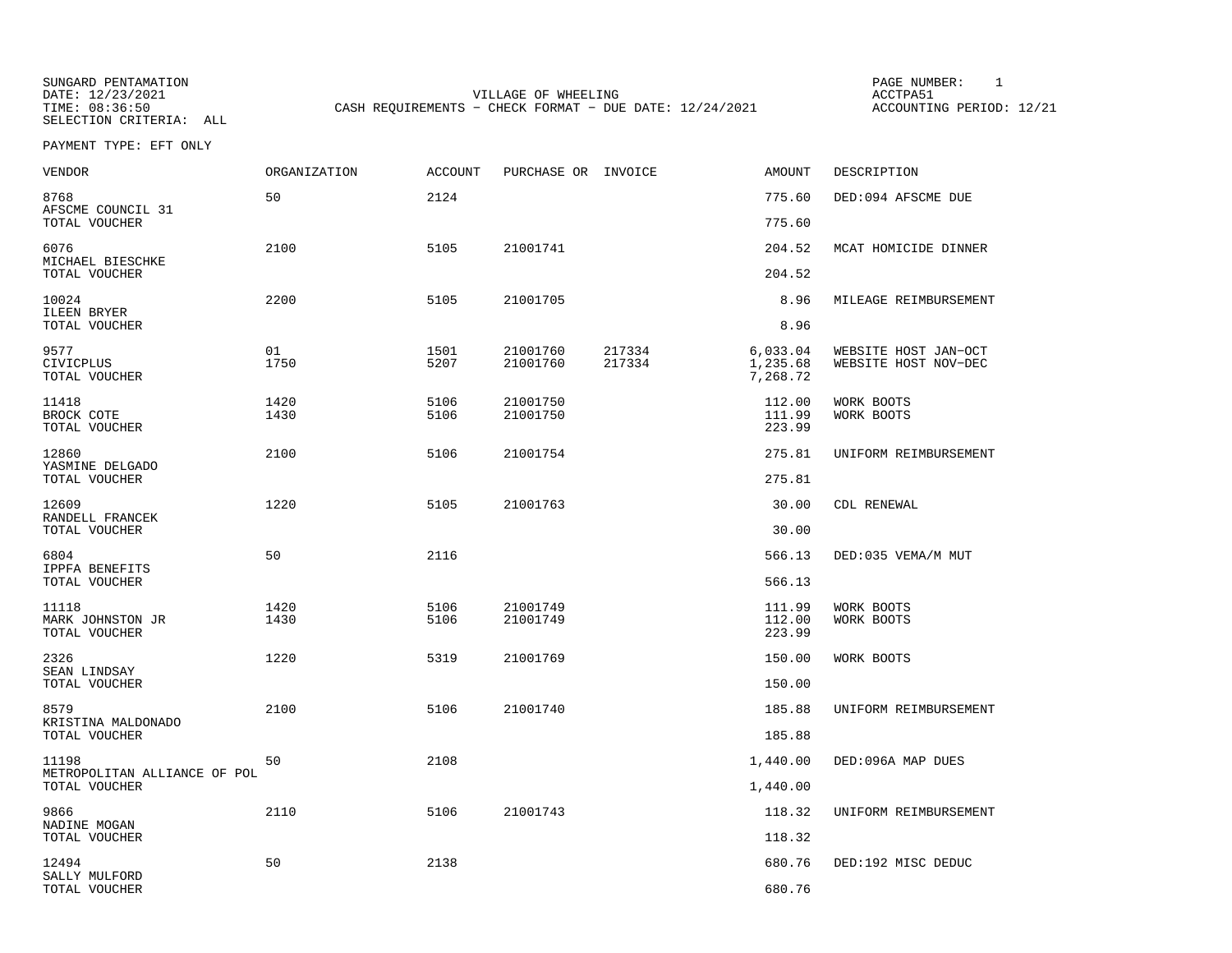SUNGARD PENTAMATION SUNGARD PENTAMATION SUNGARD PAGE NUMBER: 2 SELECTION CRITERIA: ALL

DATE: 12/23/2021 VILLAGE OF WHEELING ACCTPA51CASH REQUIREMENTS - CHECK FORMAT - DUE DATE: 12/24/2021

ACCOUNTING PERIOD: 12/21

PAYMENT TYPE: EFT ONLY

| VENDOR                                                  | ORGANIZATION | ACCOUNT      | PURCHASE OR          | INVOICE | AMOUNT                     | DESCRIPTION                                |
|---------------------------------------------------------|--------------|--------------|----------------------|---------|----------------------------|--------------------------------------------|
| 1869<br>NATIONWIDE RETIREMENT SOLUTI<br>TOTAL VOUCHER   | 50           | 2112         |                      |         | 8,635.41<br>8,635.41       | DED:040 457 NTWIDE                         |
| 6252<br>RAUL PAREDES<br>TOTAL VOUCHER                   | 1420<br>1430 | 5106<br>5106 | 21001776<br>21001776 |         | 107.23<br>107.23<br>214.46 | UNIFORM ITEM REIMB.<br>UNIFORM ITEM REIMB. |
| 1399<br><b>JOSEPH RIDDLE</b><br>TOTAL VOUCHER           | 4100<br>4200 | 5106<br>5106 | 21001768<br>21001768 |         | 59.37<br>59.37<br>118.74   | UNIFORM ITEM REIMB.<br>UNIFORM ITEM REIMB. |
| 4986<br>TOTAL PARKING SOLUTIONS INC                     | 1170         | 5411         | 21000476             | 105305  | 14,880.00                  | METRA MACHINES (4)                         |
| TOTAL VOUCHER                                           |              |              |                      |         | 14,880.00                  |                                            |
| 2735<br>WHEELING FIRE PENSION FUND                      | 50           | 2107         |                      |         | 19,922.04                  | DED:012 FIRE PENS                          |
| TOTAL VOUCHER                                           |              |              |                      |         | 19,922.04                  |                                            |
| 2792<br>WHEELING FIREFIGHTER'S ASSN                     | 50           | 2111         |                      |         | 1,995.48                   | DED:091 FF ASC DUE                         |
| TOTAL VOUCHER                                           |              |              |                      |         | 1,995.48                   |                                            |
| 2736<br>WHEELING POLICE PENSION FUND                    | 50           | 2106         |                      |         | 23, 234. 75                | DED:011 POL PENS                           |
| TOTAL VOUCHER                                           |              |              |                      |         | 23, 234. 75                |                                            |
| TOTAL CASHABLE CHECKS<br>TOTAL EFT VOUCHERS             |              |              |                      |         | .00<br>81, 153.56          |                                            |
| TOTAL REPORT<br>TOTAL NUMBER OF CHECKS TO BE ISSUED - 0 | .            |              |                      |         | 81, 153.56                 |                                            |

TOTAL NUMBER OF EFT VOUCHERS TO BE ISSUED − 21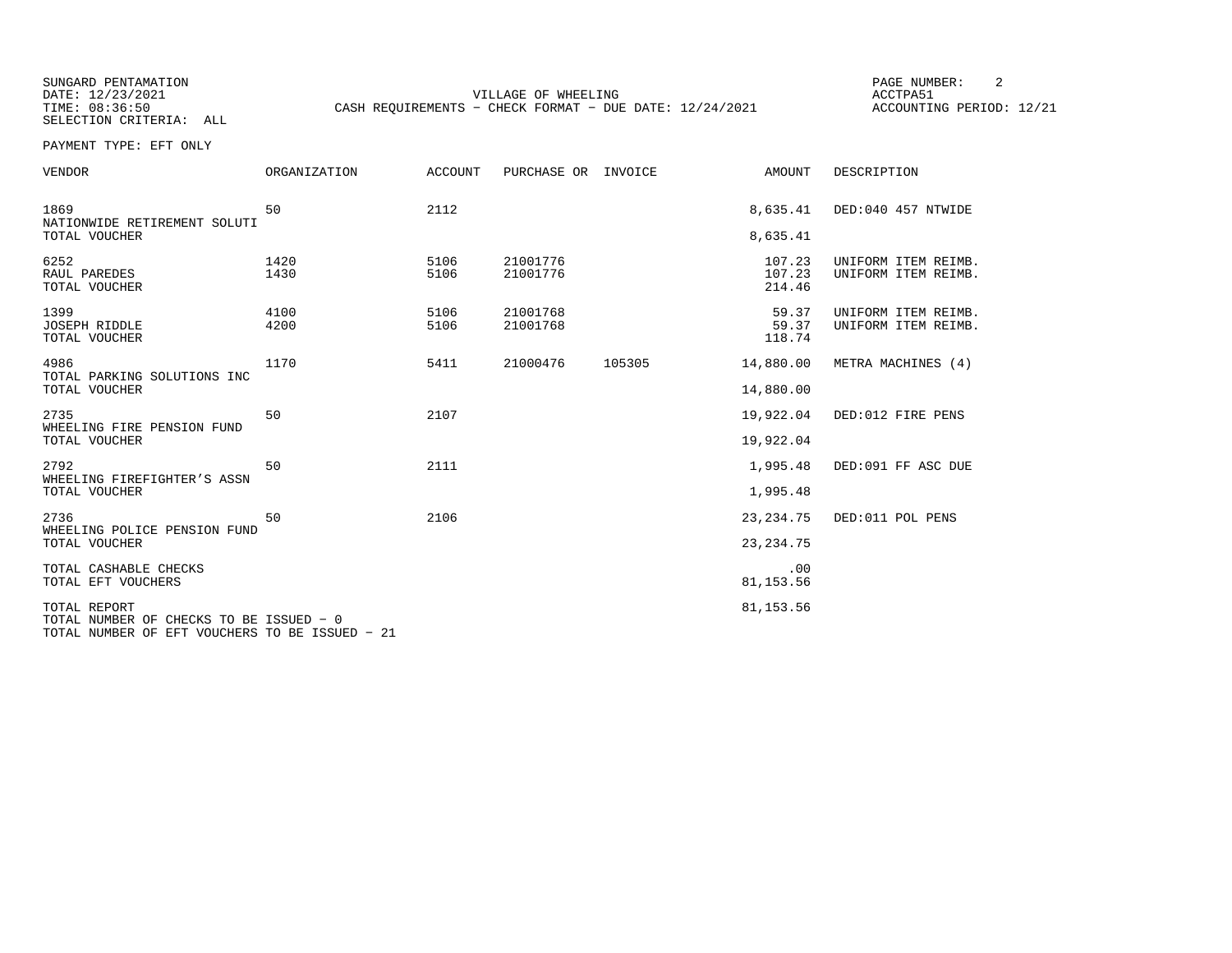## Village of Wheeling Payroll Summary Pay Period Ended 12/24/2021

| <b>Fund Number</b> | Fund                            | <b>Salaries</b> | <b>Benefits</b> | <b>Total Payroll</b> |
|--------------------|---------------------------------|-----------------|-----------------|----------------------|
|                    |                                 |                 |                 |                      |
| 01                 | <b>General Fund</b>             | 859,248.47      | 326,621.16      | 1,185,869.63         |
| 32                 | So Milwaukee TIF                | 940.92          | 703.40          | 1,644.32             |
| 34                 | Capital Projects                | 5,032.74        | 3,346.26        | 8,379.00             |
| 35                 | Town Center II TIF              | 940.92          | 703.40          | 1,644.32             |
| 36                 | Southeast II TIF                | 940.92          | 703.40          | 1,644.32             |
| 39                 | Lake Cook/Milwaukee TIF         | 940.93          | 703.35          | 1,644.28             |
| 40                 | Water & Sewer Fund              | 61,681.89       | 33,325.51       | 95,007.40            |
| 55                 | Grant Fund                      | 12,877.92       | 4,805.91        | 17,683.83            |
|                    |                                 |                 |                 |                      |
|                    | <b>Total Gross Payroll</b>      | 942,604.71      | 370,912.39      | 1,313,517.10         |
|                    |                                 |                 |                 |                      |
|                    | <b>Total Payroll Deductions</b> | 368,424.87      | 370,912.39      | 739,337.26           |
|                    |                                 |                 |                 |                      |
|                    | <b>Total Net Payroll</b>        | 574,179.84      | 0.00            | 574,179.84           |
|                    |                                 |                 |                 |                      |
|                    |                                 |                 |                 |                      |
|                    | Payroll Checks                  | 0.00            |                 |                      |
|                    |                                 |                 |                 |                      |
|                    | <b>Direct Deposits</b>          | 574,179.84      |                 |                      |
|                    |                                 |                 |                 |                      |
|                    | <b>Total Net Payroll</b>        | 574,179.84      |                 |                      |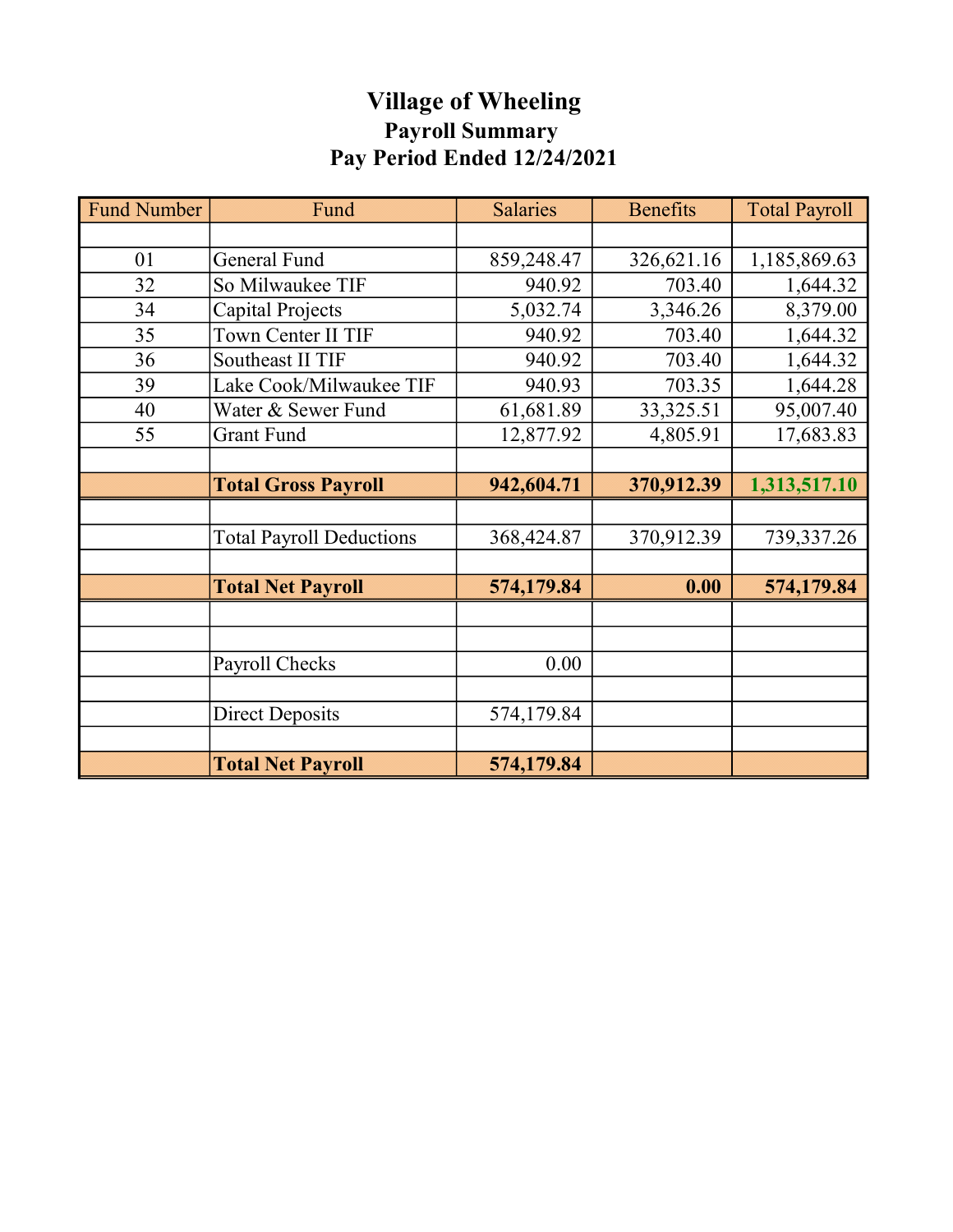SUNGARD PENTAMATION PAGE NUMBER: 1DATE: 12/29/2021 VILLAGE OF WHEELING ACCTPA51

SELECTION CRITERIA: ALL

ACCOUNTING PERIOD: 12/21

PAYMENT TYPE: ALL

| <b>VENDOR</b>                                                                                                | <b>ORGANIZATION</b>                                                                                          | <b>ACCOUNT</b>                                                                                                       | PURCHASE OR                                                                                                                                                                      | INVOICE                                                                                                                                   | <b>AMOUNT</b>                                                                                                                                                                        | DESCRIPTION                                                                                                                                                                                                                                                                                                                                                  |
|--------------------------------------------------------------------------------------------------------------|--------------------------------------------------------------------------------------------------------------|----------------------------------------------------------------------------------------------------------------------|----------------------------------------------------------------------------------------------------------------------------------------------------------------------------------|-------------------------------------------------------------------------------------------------------------------------------------------|--------------------------------------------------------------------------------------------------------------------------------------------------------------------------------------|--------------------------------------------------------------------------------------------------------------------------------------------------------------------------------------------------------------------------------------------------------------------------------------------------------------------------------------------------------------|
| 8035<br>AMERICAN WELDING & GAS INC<br>TOTAL CHECK                                                            | 2200                                                                                                         | 5220                                                                                                                 | 21001737                                                                                                                                                                         | 08201457                                                                                                                                  | 480.35<br>480.35                                                                                                                                                                     | 02 CYLINDER RENTAL                                                                                                                                                                                                                                                                                                                                           |
|                                                                                                              |                                                                                                              |                                                                                                                      |                                                                                                                                                                                  |                                                                                                                                           |                                                                                                                                                                                      |                                                                                                                                                                                                                                                                                                                                                              |
| 10131<br>ANDY FRAIN SERVICES INC<br>TOTAL VOUCHER                                                            | 2100                                                                                                         | 5299                                                                                                                 | 21000359                                                                                                                                                                         | 311748                                                                                                                                    | 7,893.63<br>7,893.63                                                                                                                                                                 | CROSSING GUARDS-NOV                                                                                                                                                                                                                                                                                                                                          |
| 12859<br>CALIXTO ANTIENZA                                                                                    | 40                                                                                                           | 2207                                                                                                                 |                                                                                                                                                                                  | 385 MEADOWBR                                                                                                                              | 93.80                                                                                                                                                                                | WATER BILL REFUND                                                                                                                                                                                                                                                                                                                                            |
| TOTAL CHECK                                                                                                  |                                                                                                              |                                                                                                                      |                                                                                                                                                                                  |                                                                                                                                           | 93.80                                                                                                                                                                                |                                                                                                                                                                                                                                                                                                                                                              |
| 7467<br>ARC DOCUMENT SOLUTIONS LLC                                                                           | 1400                                                                                                         | 5207                                                                                                                 | 21000538                                                                                                                                                                         | A96495                                                                                                                                    | 487.80                                                                                                                                                                               | PLOTTER MAINTENANCE                                                                                                                                                                                                                                                                                                                                          |
| TOTAL VOUCHER                                                                                                |                                                                                                              |                                                                                                                      |                                                                                                                                                                                  |                                                                                                                                           | 487.80                                                                                                                                                                               |                                                                                                                                                                                                                                                                                                                                                              |
| 229<br>ARTHUR J GALLAGHER RISK MANA 51<br>TOTAL CHECK                                                        | 51                                                                                                           | 5213<br>5213                                                                                                         | 21001788<br>21001789                                                                                                                                                             | 3873846<br>4104565                                                                                                                        | 100.00<br>100.00<br>200.00                                                                                                                                                           | PUBLIC OFFICIALS BOND-PH<br>PUBLIC OFFICIALS BOND - J                                                                                                                                                                                                                                                                                                        |
| 274<br>B&F CONSTRUCTION CODE SERVIC 4100<br>TOTAL CHECK<br>309<br>BEST TECHNOLOGY SYSTEMS INC<br>TOTAL CHECK | 1300<br>1300<br>1300<br>1300<br>1300<br>1300<br>4100<br>1300<br>1300<br>4100<br>1300<br>4100<br>1300<br>2100 | 5299<br>5299<br>5299<br>5299<br>5299<br>5299<br>5299<br>5299<br>5299<br>5299<br>5299<br>5299<br>5299<br>5299<br>5220 | 21000333<br>21000333<br>21000333<br>21000333<br>21000333<br>21000333<br>21000333<br>21000333<br>21000333<br>21000333<br>21000333<br>21000333<br>21000333<br>21000333<br>21001739 | 15168<br>15168<br>57842<br>57934<br>57949<br>57973<br>58009<br>58009<br>58014<br>58037<br>58037<br>58046<br>58046<br>58056<br>BTL-21022-2 | 2,320.00<br>1,445.00<br>347.75<br>150.00<br>150.00<br>225.00<br>4,421.84<br>491.32<br>300.00<br>808.56<br>86.94<br>2,295.94<br>265.10<br>225.00<br>13,532.45<br>2,900.00<br>2,900.00 | OCT INSPECT/REVIEWS<br>OCT INSPECT/REVIEWS<br>BUILDING PLAN REVIEW<br>INSPECT/REVIEWS<br>ELECTRICAL PLN REVIEW<br>SOLAR PANEL PLN REV<br>BUILDING PLAN REVIEWS<br>BUILDING PLAN REVIEWS<br>BLDG/ELECTRIC PLN REV<br>BUILDING PLAN REVIEWS<br>BUILDING PLAN REVIEWS<br>BUILDING PLAN REVIEW<br>INSPECT/REVIEWS<br>SOLAR PANEL PLAN REV<br>INSPECT/CLEAN RANGE |
| 397<br>CALL ONE                                                                                              | 1600                                                                                                         | 5238                                                                                                                 | 21000297                                                                                                                                                                         | 473658                                                                                                                                    | 13,741.12                                                                                                                                                                            | PHONE SERVICE-DEC                                                                                                                                                                                                                                                                                                                                            |
| TOTAL CHECK                                                                                                  |                                                                                                              |                                                                                                                      |                                                                                                                                                                                  |                                                                                                                                           | 13,741.12                                                                                                                                                                            |                                                                                                                                                                                                                                                                                                                                                              |
| 12754<br>CHASTAIN & ASSOCIATES LLC<br>TOTAL CHECK                                                            | 11<br>1400                                                                                                   | 5223<br>5206                                                                                                         | 21001427<br>21001755                                                                                                                                                             | 0000001<br>0000001A                                                                                                                       | 7,397.23<br>3,160.00<br>10,557.23                                                                                                                                                    | NOV NORTGATEPKWY PHIA<br>NOV LONDON CROSING                                                                                                                                                                                                                                                                                                                  |
| 6630<br>MARTIN CIMEK                                                                                         | 1600                                                                                                         | 5333                                                                                                                 | 21001208                                                                                                                                                                         | 3024                                                                                                                                      | 600.00                                                                                                                                                                               | BROCHURE DESIGN                                                                                                                                                                                                                                                                                                                                              |
| TOTAL CHECK                                                                                                  |                                                                                                              |                                                                                                                      |                                                                                                                                                                                  |                                                                                                                                           | 600.00                                                                                                                                                                               |                                                                                                                                                                                                                                                                                                                                                              |

CASH REQUIREMENTS - CHECK FORMAT - DUE DATE: 01/04/2022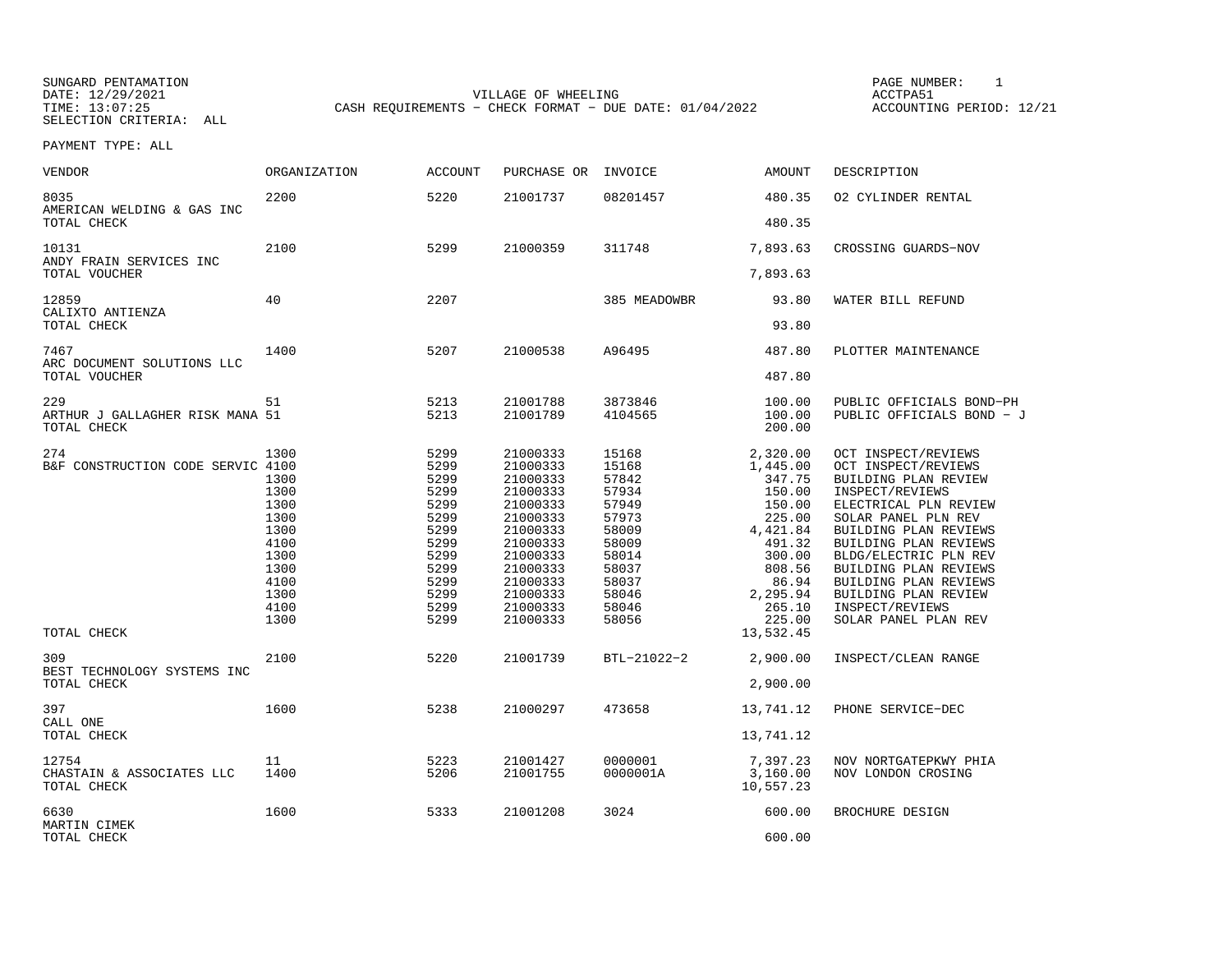SUNGARD PENTAMATION SUNGARD PENTAMATION SUNGARD PAGE NUMBER: 2 DATE: 12/29/2021 VILLAGE OF WHEELING ACCTPA51CASH REQUIREMENTS - CHECK FORMAT - DUE DATE: 01/04/2022

ACCOUNTING PERIOD: 12/21

PAYMENT TYPE: ALL

| <b>VENDOR</b>                               | ORGANIZATION                 | <b>ACCOUNT</b>               | PURCHASE OR                                  | INVOICE                                          | <b>AMOUNT</b>                          | DESCRIPTION                                                                              |
|---------------------------------------------|------------------------------|------------------------------|----------------------------------------------|--------------------------------------------------|----------------------------------------|------------------------------------------------------------------------------------------|
| 5958<br>CUTLER WORKWEAR                     | 1420<br>1430<br>4100<br>4200 | 5319<br>5319<br>5319<br>5319 | 21001778<br>21001778<br>21001778<br>21001778 | 161275<br>161275<br>161275<br>161275             | 100.34<br>100.34<br>100.35<br>100.34   | PROTECTIVE CLOTHING<br>PROTECTIVE CLOTHING<br>PROTECTIVE CLOTHING<br>PROTECTIVE CLOTHING |
| TOTAL VOUCHER                               |                              |                              |                                              |                                                  | 401.37                                 |                                                                                          |
| 11454<br><b>DURACLEAN</b><br>TOTAL CHECK    | 1220<br>2200<br>2100         | 5299<br>5299<br>5299         | 21000319<br>21000319<br>21000319             | 20312<br>20538<br>20541                          | 460.75<br>275.50<br>783.75<br>1,520.00 | FOG VH & PW-12/10<br>FOG FD-12/17<br>FOG PD-12/20                                        |
| 756<br>E J EQUIPMENT                        | 4200                         | 5340                         | 21001765                                     | P05555                                           | 4,850.00                               | SEWER CLEANING NOZZLES                                                                   |
| TOTAL CHECK                                 |                              |                              |                                              |                                                  | 4,850.00                               |                                                                                          |
| 7931<br>EJ USA INC                          | 4200                         | 5342                         | 21001779                                     | 110210099569                                     | 4,995.50                               | SEWER MANHOLE FRAMES                                                                     |
| TOTAL VOUCHER                               |                              |                              |                                              |                                                  | 4,995.50                               |                                                                                          |
| 935<br>GALLS LLC                            | 2110<br>2110<br>2110<br>2100 | 5106<br>5106<br>5106<br>5106 | 21001742<br>21001742<br>21001742<br>21001742 | 019816944<br>019830908<br>019835789<br>019859532 | 100.93<br>65.29<br>105.90<br>86.33     | UNIFORMS<br>UNIFORMS<br>UNIFORMS<br>UNIFORMS                                             |
| TOTAL CHECK                                 |                              |                              |                                              |                                                  | 358.45                                 |                                                                                          |
| 4690<br>HEALY ASPHALT CO LLC<br>TOTAL CHECK | 1420                         | 5314                         | 21001767                                     | 30274                                            | 1,391.39<br>1,391.39                   | COLD MIX ASPHALT                                                                         |
|                                             |                              |                              |                                              |                                                  |                                        |                                                                                          |
| 4285<br>J.G. UNIFORMS INC<br>TOTAL CHECK    | 2100<br>2110                 | 5106<br>5106                 | 21001748<br>21001748                         |                                                  | 3,580.99<br>108.00<br>3,688.99         | UNIFORMS<br>UNIFORMS                                                                     |
| 1416<br>KANE MCKENNA AND ASSOCIATES         | 3500                         | 5206                         | 21001660                                     | 18343                                            | 2,081.25                               | NOV TIF ANALYSIS TCII                                                                    |
| TOTAL CHECK                                 |                              |                              |                                              |                                                  | 2,081.25                               |                                                                                          |
| 11384<br>LOOP CLERKING SERVICE INC          | 1400                         | 5206                         | 21001753                                     | 76407                                            | 80.00                                  | RECORDING SERVICES                                                                       |
| TOTAL CHECK                                 |                              |                              |                                              |                                                  | 80.00                                  |                                                                                          |
| 7834<br>MABAS<br>TOTAL CHECK                | 2200                         | 5317                         | 21001781                                     | 12172021-01                                      | 44.09<br>44.09                         | KNOX BOX/KEYS                                                                            |
|                                             |                              |                              |                                              |                                                  |                                        |                                                                                          |
| 5036<br>MARK DRUG<br>TOTAL CHECK            | 3500                         | 5750                         | 21001406                                     | RES. #21-118                                     | 9,047.06<br>9,047.06                   | RETAIL GRANT FUNDS                                                                       |
| 1676                                        | 51                           | 5272                         | 21001762                                     | 698447                                           | 792.59                                 | STREETLIGHT KNOCKDOWN                                                                    |
| MEADE ELECTRIC CO INC<br>TOTAL VOUCHER      | 51                           | 5272                         | 21001761                                     | 698448                                           | 599.81<br>1,392.40                     | STREETLIGHT KNOCKDOWN                                                                    |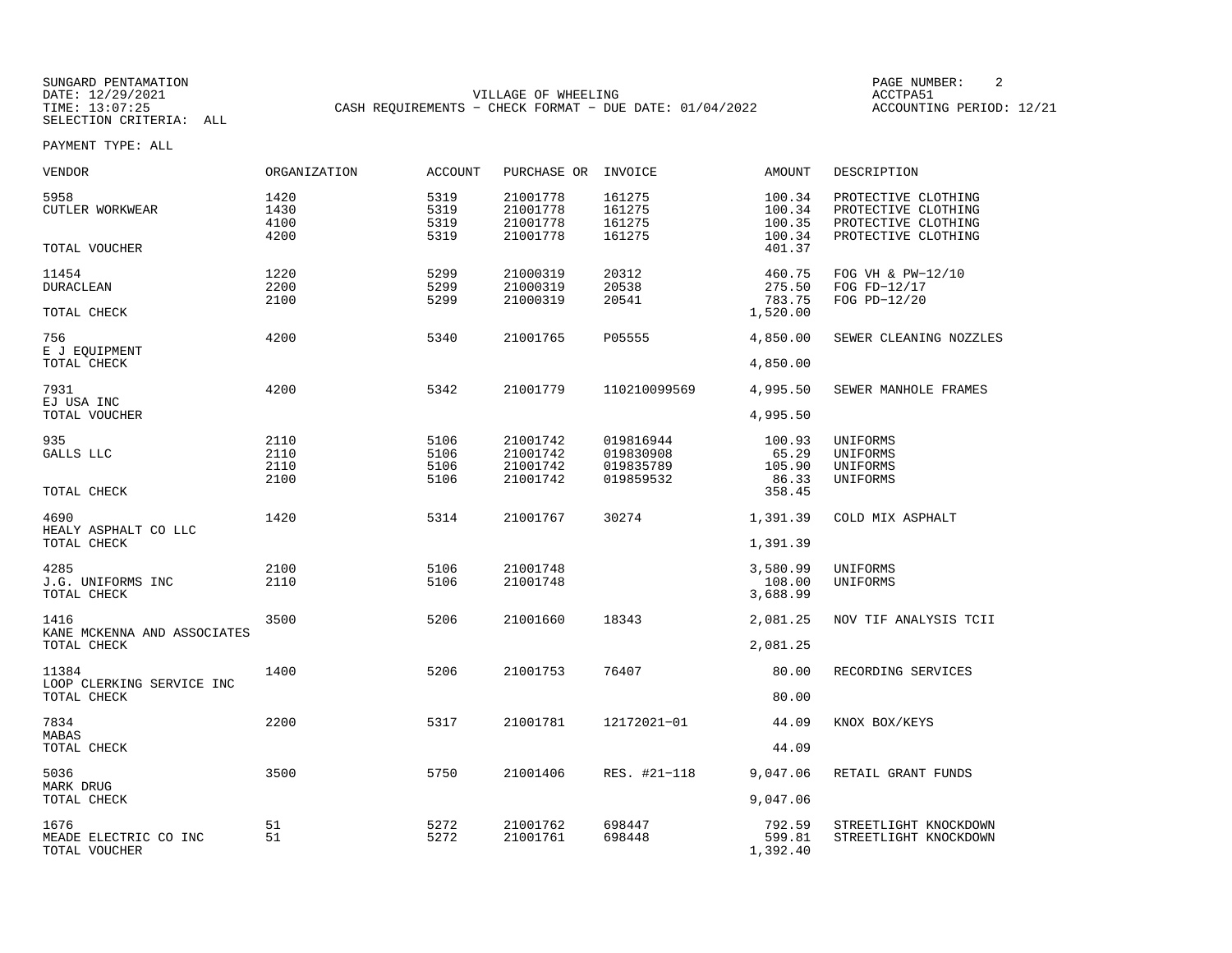SUNGARD PENTAMATION PAGE NUMBER: 3DATE: 12/29/2021 VILLAGE OF WHEELING ACCTPA51CASH REQUIREMENTS - CHECK FORMAT - DUE DATE: 01/04/2022

ACCOUNTING PERIOD: 12/21

PAYMENT TYPE: ALL

| <b>VENDOR</b>                                             | ORGANIZATION                 | <b>ACCOUNT</b>               | PURCHASE OR                                  | INVOICE                          | AMOUNT                                              | DESCRIPTION                                    |
|-----------------------------------------------------------|------------------------------|------------------------------|----------------------------------------------|----------------------------------|-----------------------------------------------------|------------------------------------------------|
| 1704<br>METROPOLITAN INDUSTRIES<br>TOTAL CHECK            | 4200                         | 5340                         | 21001764                                     | INV034334                        | 1,373.20<br>1,373.20                                | LIFT STATION REPAIR                            |
| 10307<br>MUNICIPAL COLLECTION SERVICE 01<br>TOTAL VOUCHER | 40                           | 4441<br>4520                 | 21001758<br>21001759                         | 020488<br>020696                 | 54.53<br>25.39<br>79.92                             | COLLECT H2O BILLS-OCT<br>ADMIN TICKETS-NOV     |
| 1915<br>NORTH EAST MULTI REGIONAL TR 2100<br>TOTAL CHECK  | 2100<br>2100                 | 5105<br>5105<br>5105         | 21001745<br>21001773<br>21001774             | 294998<br>295178<br>295223       | 160.00<br>300.00<br>125.00<br>585.00                | TRAINING<br>TRAINING<br>TRAINING               |
| 2176<br>RAY O'HERRON CO., INC<br>TOTAL CHECK              | 2100<br>2110                 | 5106<br>5106                 | 21001747<br>21001747                         |                                  | 3,175.86<br>496.39<br>3,672.25                      | UNIFORMS<br>UNIFORMS                           |
| 2018<br>PADDOCK PUBLICATIONS<br>TOTAL CHECK               | 1300                         | 5201                         | 21000318                                     | 201264                           | 27.00<br>27.00                                      | PUBLIC HEARING NOTICE                          |
| 8483<br>PIZZO AND ASSOCIATES LTD<br>TOTAL VOUCHER         | 4200                         | 5217                         | 21000525                                     | 26316                            | 2,556.04<br>2,556.04                                | 2021 STEWARDSHIP                               |
| 2250<br>ROCK RIVER ARMS<br>TOTAL CHECK                    | 2100                         | 5105                         | 21001744                                     | 911950                           | 700.00<br>700.00                                    | TRAINING                                       |
| 6456<br>ROGANS SHOES INC<br>TOTAL VOUCHER                 | 1240<br>1420<br>1430         | 5106<br>5106<br>5106         | 21001752<br>21001752<br>21001752             | 21001752<br>21001752<br>21001752 | 174.25<br>169.50<br>169.50<br>513.25                | WORK BOOTS<br>WORK BOOTS<br>WORK BOOTS         |
| 11190<br>ROSE PEST SOLUTIONS<br>TOTAL CHECK               | 1300                         | 5206                         | 21001751                                     | 2941754                          | 200.00<br>200.00                                    | RAT CONTROL                                    |
| 12460<br>SUSTAINABLE SYSTEMS LLC-CONS<br>TOTAL CHECK      | 4100                         | 5345                         | 20001879                                     | 000119                           | 10,000.00<br>10,000.00                              | RISK/RESILIENCE PLAN                           |
| 2509<br>T O P S IN DOG TRAINING CORP 2100<br>TOTAL CHECK  | 2100                         | 5105<br>5105                 | 21000236<br>21000236                         | 23764<br>23852                   | 300.00<br>300.00<br>600.00                          | K9 RIGGS TRAINING-NOV<br>K9 RIGGS TRAINING-DEC |
| 8760<br>TODAY'S UNIFORMS<br>TOTAL CHECK                   | 2200<br>2200<br>2200<br>2200 | 5106<br>5106<br>5106<br>5106 | 21001738<br>21001756<br>21001757<br>21001782 |                                  | 1,186.65<br>1,799.14<br>53.90<br>201.75<br>3,241.44 | UNIFORMS<br>UNIFORMS<br>UNIFORMS<br>UNIFORMS   |